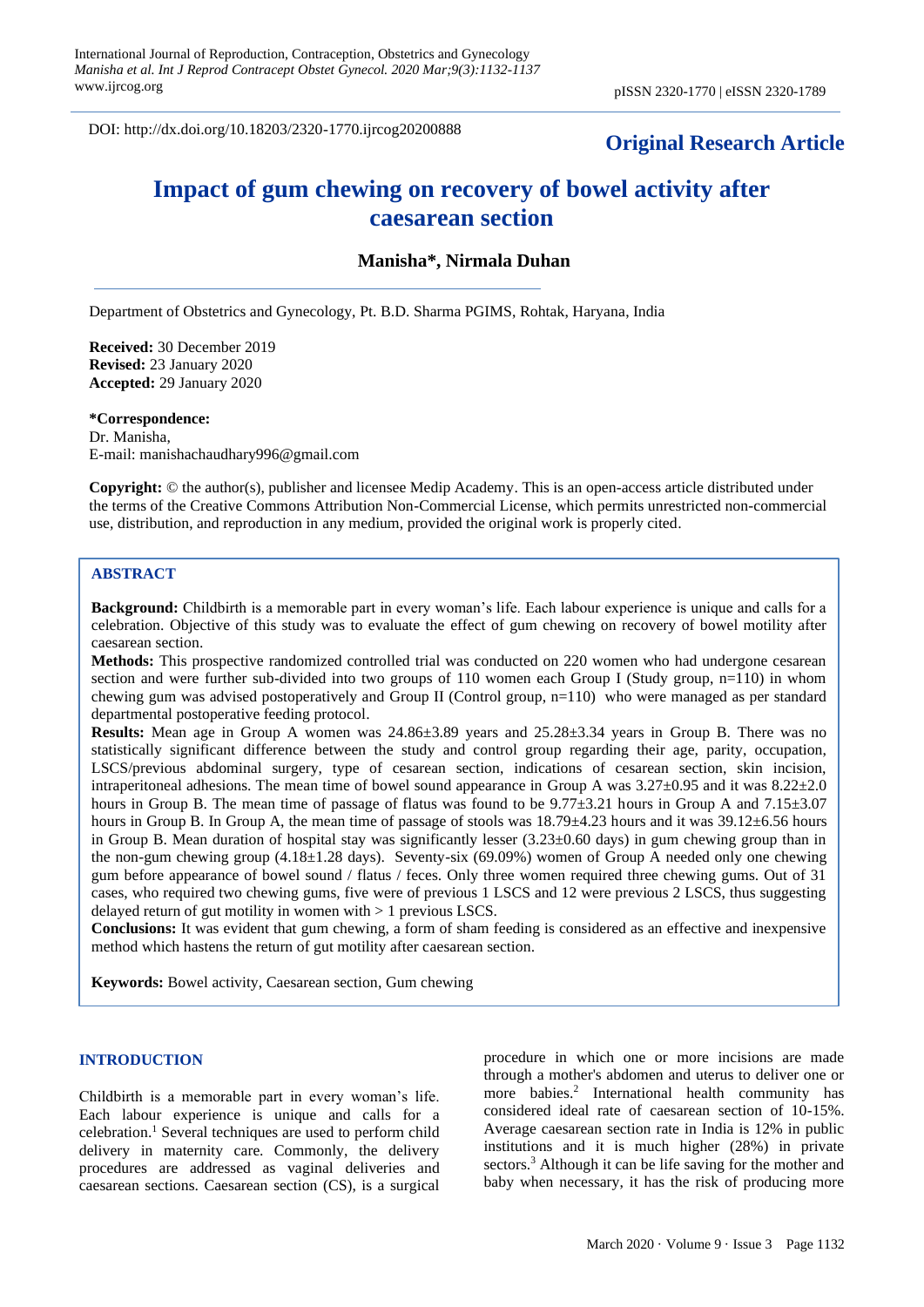complications than normal vaginal birth. One of the postoperative complications could be related to the return of bowel motility after the surgery.<sup>4</sup> Early return of gut motility leads to early starting of oral feeding, early breastfeeding, early ambulation and early discharge from the hospital and decreases overall cost of hospitalisation.

After the surgery, the return of the motility is typically first observed in the small bowel in less than 24 hours, then in the stomach between 24 and 48 hours, and finally in the large bowel after more than 48 hours. Nevertheless, the recovery of the large bowel function is much less predictable when compared to other parts of the gastrointestinal tract, thus clinicians use endpoints such as the passage of stool and flatus as indicators of clinical resolution of ileus.<sup>5</sup>

Postoperative ileus (POI) is a malfunction of intestinal motility after a major intra-or extra-abdominal surgery resulting from a non-mechanical insult that disrupts the normal coordinated propulsive motor activity of the gastrointestinal tract. The incidence of postoperative ileus is the greatest after a bowel surgery (20%), but it can also occur after cholecystectomy (8.5%), appendectomy (6%), hysterectomy (4%) and gynaecological surgery is 10- 15%. Overall incidence of ileus for all operative procedures in the abdomen is approximately 8.5%.<sup>6</sup> Ileus is one of the most major problems of post-abdominal surgery along with increased hospital stay, pain, and abdominal distension, inability to start feeding, breastfeeding, and eventually delay in recovery during post postpartum period.<sup>7</sup>

Nasogastric suctioning, early feeding, intravenous fluid injection, local analgesia, reducing intravenous drug consumption, minimal surgical manipulation, use of cyclooxygenase inhibitors, non-steroidal antiinflammatory drugs, and drinks with high carbohydrate content have all been tried in efforts to reduce the occurrence of postoperative ileus.<sup>8</sup>

The postpartum period is a time of major physical and psychological transition for the new mother and the entire family. The primary goal of nursing care is to ensure the best possible preparation for the mother and the newborn. Sham feeding which is process of chewing food but spitting it out before swallowing has been reported to stimulate motility of the human duodenum, stomach, and the rectosigmoid.

Chewing gum has recently been used to stimulate the acceleration of gut function after abdominal, obstetrics and gynecologic surgeries, leading to stimulation of bowel motility. This response occurs after chewing to prepare the gut for food intake when actually normal food is eating, the intestine might not be able to handle it in the right away. Chewing gum use after caesarean section has been associated with various improved outcomes, including early passage of flatus, early bowel sounds and shorter lengths of hospitalization. In addition, there is no evidence of any side effects caused by gum chewing in literature.<sup>9</sup>

The POI incidence and consequences in caesarean section cases was considerably reduced when chewing gum was used for 30 to 60 mins for minimum 3 times/day in a study of Craciunas et al.<sup>7</sup> Gum-chewing immediately after surgery may be a cheap and harmless way to reduce postoperative ileus.

As per available literature, there is only one study on Indian population done by Deshpande et al on the possible impact of gum chewing on caesarean section patients' recovery of bowel function in India to the best of this knowledge.<sup>4</sup> The present study was being planned to evaluate the effect of this form of sham feeding on recovery of bowel activity after caesarean section in this population.

## **METHODS**

This randomized controlled trial was conducted in the department of obstetrics and gynecology at Pt. B.D. Sharma PGIMS, Rohtak. After obtaining written and informed consent, women who underwent elective/emergency caesarean section during routine hospital hours under spinal/general anesthesia were included in the study. Women with previous history of gastrointestinal surgery, diabetes mellitus, hypothyroidism, premature rupture of membranes, obstructed labour, prolonged labour, those underwent other extensive intraabdominal surgery as a result of intraoperative complications, water and electrolyte disturbances, history of drug consumption especially opioids and inability to chew gum were excluded from the study.

A total of 220 women who underwent caesarean section were enrolled in the study and were further sub-divided into two groups of 110 women each by a computer random number generator after the end of caesarean section. Group I (Study group) included 110 women in whom chewing gum was administered postoperatively while Group II (Control group) included another 110 women who were managed as per standard departmental postoperative feeding protocol.

## *Caesarean section*

All caesarean sections were carried out by uniform technique of lower segment caesarean delivery during routine hospital hours. No enema/specific bowel preparation was done for caesarean section. Abdominal gauze pack to pack the bowel out of the operative field was not used during caesarean section. The uterovesical peritoneum and parietal peritoneum was left unsutured to reperitonize on its own. No oral or rectal bowel stimulant was administered to any patient in the study. Indication of caesarean section, number of hours in labor, cervical dilatation at the time of caesarean section, neonatal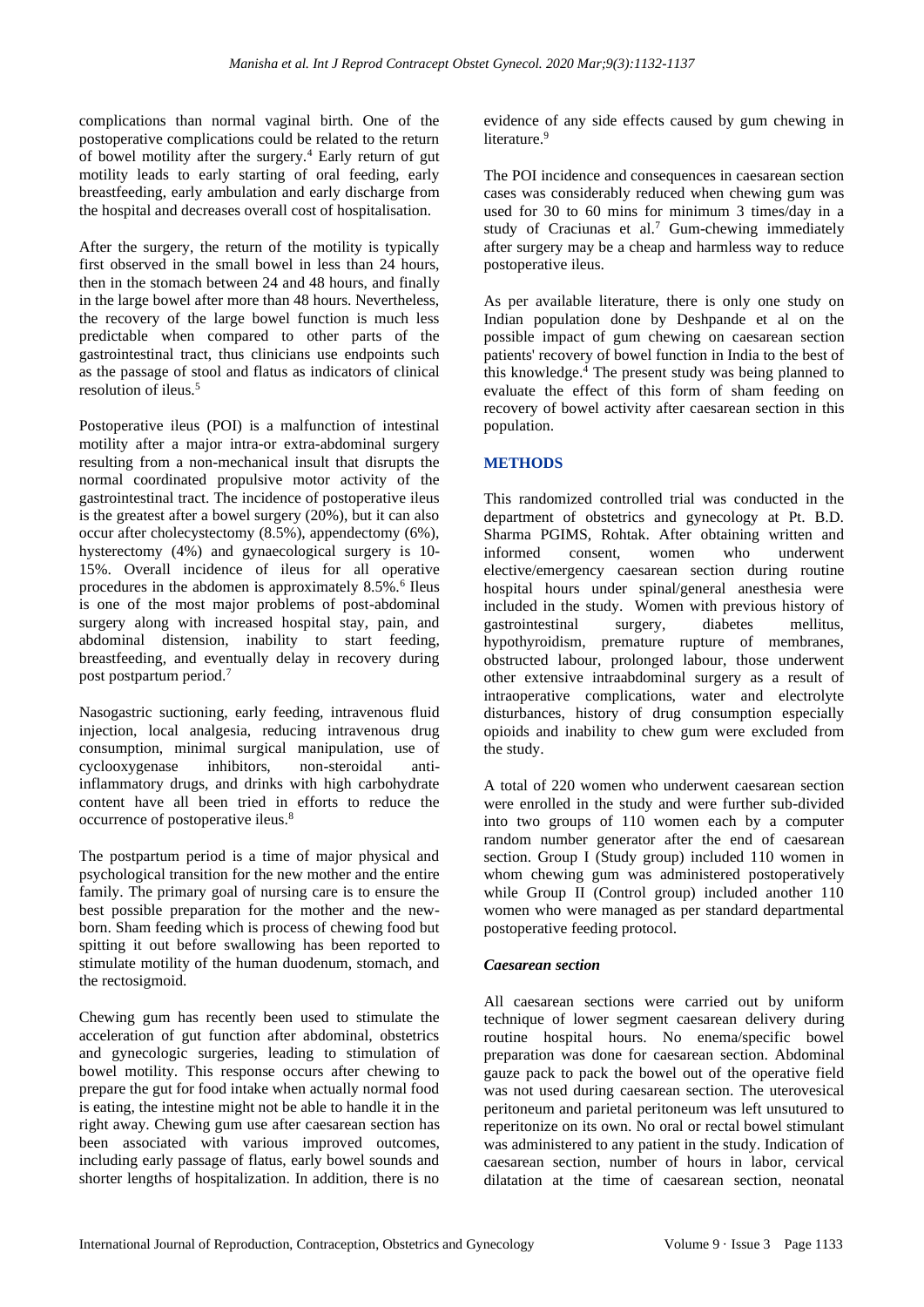outcome and any maternal complications were noted. One transdermal skin patch containing 200 mg of diclofenac and paracetamol infusion 1000 mg intravenous 8 hourly in the first 24 hours was used for analgesia. Need for additional analgesic, any postoperative complications like nausea, vomiting, abdominal distension or any other was noted.

#### *Methodology*

A 3 grams liquid filled gum with artificial sweeteners 0.05-0.5% was used in the study. Gum chewing was initiated in patients of Group I within 2 hours of completion of surgery and the subjects were instructed to chew it for 15 minutes every 2 hours till the bowel sounds became auscultable or the first flatus was passed or 12 hours elapse whichever was earlier. The total number of gums chewed was noted. In Group II (control group) patients were encouraged to initiate feeding after 12 hours or once the bowel sounds become auscultable or the first flatus was passed whichever was earlier, with liquids and semisolids followed by regular solid diet.

#### *Evaluation of bowel activity*

Bowel sounds was checked with aural stethoscope every 2 hours after surgery till they were heard or 12 hours elapse whichever was earlier. Patient was asked to intimate about the feeling of passage of first flatus and also passage of first stools after surgery. In women who did not developed auscultable bowel sounds or passed flatus or stools by 12 hours after surgery, the bowel sounds was auscultated every 6 hours for the next 12 hours. This was accompanied by inquiry regarding first passage of flatus / stools. However, no gum chewing was offered to the women during these 12 hours. The time duration between end of surgery and first appearance of bowel sounds, first passage of flatus and faces were the primary outcome measures while abdominal distension, any adverse effects of chewing gum like nausea/vomiting and duration of hospital stay were the secondary outcome measures in the study. Postoperative paralytic ileus was defined as absent bowel sounds, non-passage of flatus or bowel movements and abdominal distension persisted longer than 24 hours or requiring nasogastric tube placement. Any other maternal complication, if it developed, was also noted.

#### *Statistical analysis*

The data so collected was analysed by Statistical package for social sciences (SPSS version 20). Chi-square test and Student t-test was used to statistically analyse the data. A probability value (p) of less than 0.05 was considered as statistically significant.

### **RESULTS**

Majority of women belonged to 24-28 years age group i.e. fifty-two (47.27%) in Group A and sixty (54.54%) in Group B with age range of 19-43 years and 19-35 years, respectively (mean age in Group A women was 24.86±3.89 years and 25.28±3.34 years in Group B (p 0.393). The range of parity was 0-4 in both the groups [mean parity in Group I was  $(0.63\pm0.89)$  in Group I and in Group II it was  $(0.87\pm0.96)$  (p 0.06)]. Seventy-nine  $(71.81\%)$  in Group A and 69 (62.72%) in group B were primi gravida (p 0.07). Only thirty-one (28.17%) women in Group A and forty-one (37.2%) in Group B were of previous caesarean section cases. Emergency caesarean section was carried out in a total of 101 (91.81%) in Group A and 102 (92.72%) in Group B. Elective caesarean was performed in 9 (8.18%) and 8 (7.27%) women in Group A and B, respectively ( $p = 0.800$ ).

Fetal distress was the most common caesarean section indication i.e. fifty-seven (51.81%) and forty-four (40%) women in Group A and B, respectively. Among the elective caesarean cases, previous LSCS was the most common indication i.e. twenty-six (23.63%) and fortyone (37.27%) in Group A and B, respectively. In majority of women, spinal anaesthesia was used i.e., 107 (97.27%) in Group A and 101 (91.81%) in Group B, while the remaining were carried under general anaesthesia (p 0.074). Pfannensteil incision was needed in 107 (97.27%) women in both the groups. Adhesions were found in 10 (9.09%) women of Group A and 18 (16.36%) women of Group B ( $p = 0.105$ ).

Number of chewing gums chewed by the participants of Group A  $(n = 110)$  showed that seventy-six (69.09%) women chewed only one chewing gum before appearance of bowel sound/flatus/feces. Only 3 women required 3 chewing gums. All these three were of previous 2 LSCS cases. Out of 31 cases, who required 2 chewing gums, 5 were of previous 1 LSCS and 12 were previous 2 LSCS.

#### **Table 1: Time of bowel sound appearance (hours).**

| <b>Time (hours)</b>   | Group $A(n =$<br>110) $n$ (%) | Group $B(n =$<br>110) $n$ (%) |
|-----------------------|-------------------------------|-------------------------------|
| $\lt 2$               | 0(%)                          | 0(%)                          |
| $2 - 4$               | 76 (69.09%)                   | 0(%)                          |
| $4-6$                 | 33 (30%)                      | 15 (13.63%)                   |
| 6-8                   | $1(0.90\%)$                   | 6(5.45%)                      |
| $8-10$                | 0                             | 69 (62.72%)                   |
| $10-12$               | 0                             | 17 (15.45%)                   |
| $12 - 14$             | 0                             | $2(1.81\%)$                   |
| $14 - 16$             | 0                             | 0                             |
| $16-18$               | 0                             | $\Omega$                      |
| 18-20                 | 0                             | $\theta$                      |
| $20 - 22$             | 0                             | 0                             |
| $22 - 24$             | 0                             | $1(0.90\%)$                   |
| Range (hours)         | $2 - 6.5$                     | $6 - 24$                      |
| $Mean \pm SD$ (hours) | $3.27 + 0.95$                 | $8.22 + 2.0$                  |

 $p = 0.000 \leq 0.001$  HS).

Demonstrates mean time of bowel sound appearance in both the groups (Table 1).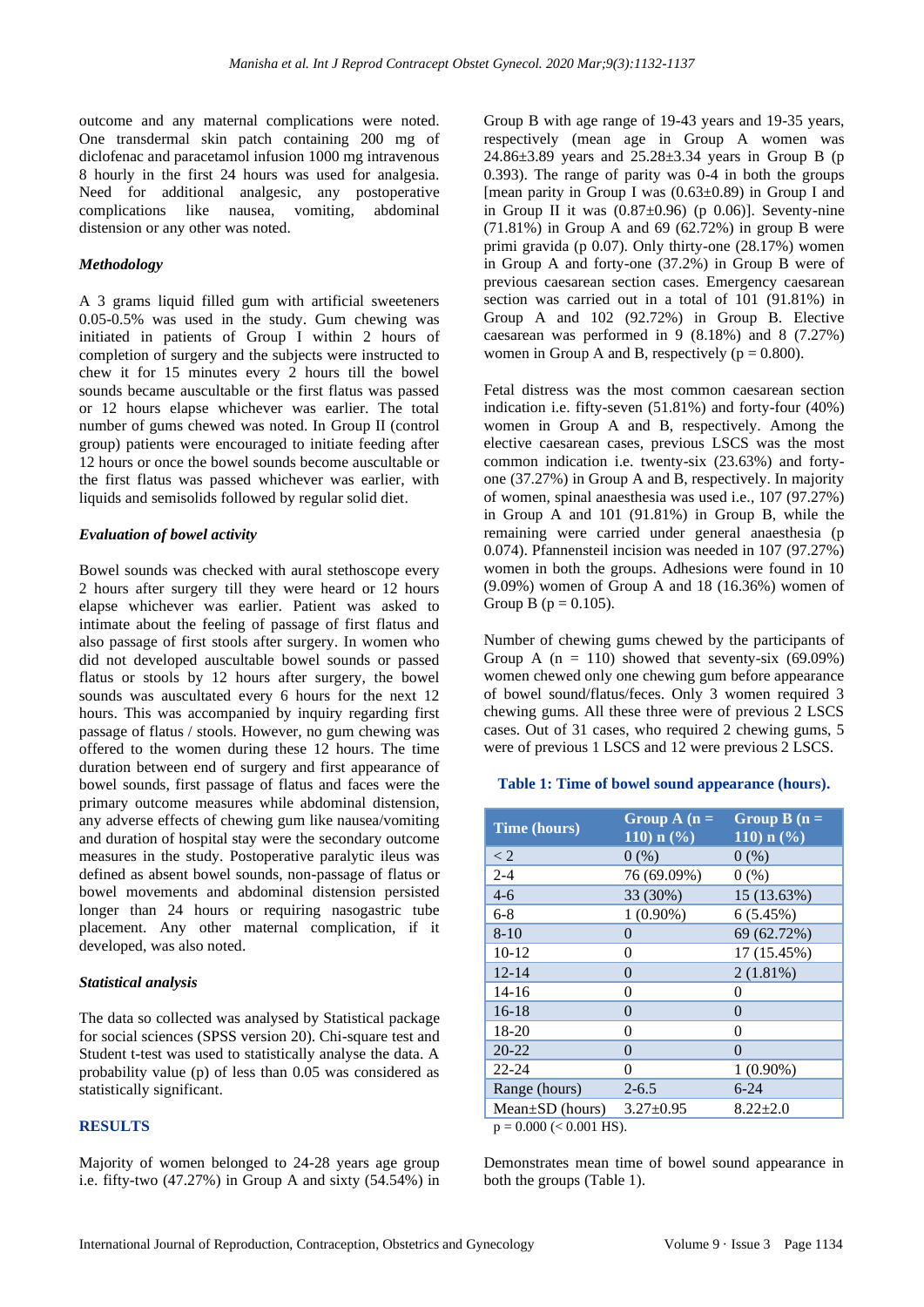#### **Table 2: Time of passage of flatus (hours).**

| <b>Time</b><br>(hours/min) | Group $A(n =$<br>110) $n$ (%) | Group $B(n =$<br>110) $n$ (%) |
|----------------------------|-------------------------------|-------------------------------|
| $1 - 5$                    | 4(3.63%)                      | 0(%)                          |
| $6-10$                     | 82 (74.54%)                   | 0(%)                          |
| $11 - 15$                  | 19 (17.27%)                   | 17 (15.45%)                   |
| $16-20$                    | 3(2.72%)                      | 88 (80%)                      |
| $21 - 25$                  | $1(0.90\%)$                   | 3(2.72%)                      |
| $26 - 30$                  | $1(0.90\%)$                   | $1(0.90\%)$                   |
| $31 - 35$                  | 0                             | $\Omega$                      |
| >35                        | 0                             | $1(0.90\%)$                   |
| Range                      | $4.3 - 28$                    | 14-36                         |
| $Mean \pm SD$              | $9.77 + 3.21$                 | $17.15 \pm 3.07$              |

 $p = 0.000 \leq 0.001$  HS).

Time of passage of flatus in both the groups of the present study (Table 2).

## **Table 3: Time of passage of stools (hours) after surgery.**

| <b>Time (hours)</b> | Group $A(n =$<br>$110$ ) n $(\sqrt[6]{\frac{1}{2}})$ | Group $B(n =$<br>$110$ ) n $(\sqrt[6]{6})$ |
|---------------------|------------------------------------------------------|--------------------------------------------|
| $0-15$              | 4(3.63%)                                             | $\Omega$                                   |
| $16 - 20$           | 89 (80.90%)                                          | 0                                          |
| 21-25               | 11 (10%)                                             | 0                                          |
| $26 - 30$           | 4(3.63%)                                             | 10 (9.09%)                                 |
| $31 - 35$           | 0                                                    | 13 (11.81%)                                |
| 36-40               | $1(0.90\%)$                                          | 54 (49.09%)                                |
| $41 - 45$           | $\Omega$                                             | 10 (9.09%)                                 |
| 46-50               | $1(0.90\%)$                                          | 21 (19.09%)                                |
| 51-55               | 0                                                    | $1(0.90\%)$                                |
| 56-60               | 0                                                    | 0                                          |
| 61-65               | $\theta$                                             | $\overline{0}$                             |
| 66-70               | 0                                                    | 0                                          |
| >70                 | 0                                                    | $1(0.90\%)$                                |
| Range               | 14-48                                                | 28-72                                      |
| $Mean \pm SD$       | $18.79 \pm 4.23$                                     | $39.12 \pm 6.56$                           |

 $p = 0.000 \, \text{(} < 0.001 \, \text{HS})$ .

Time of passage of stools in both the groups of the study. (Table 3).

In this study one transdermal skin patch containing 200 mg of diclofenac and 1000 mg paracetamol infusion intravenously 8 hourly for first 24 hours was used for analgesia and there is no need for additional analgesics in any patient in this study. In the present study, nausea/vomiting was found in only one patient of Group A and three patients of Group B with statistically insignificant difference (p 0.312). Abdominal distension was found in only one patient of Group A and eleven patients of Group B with statistically highly significant difference (p 0.000). Mean duration of hospital stays of 3.23±0.60 days found in Group A as compared to 4.18±1.28 days in Group B. Hospital stay was significantly lesser in Group A than Group B.

## **DISCUSSION**

The current study aimed to evaluate the impact of gum chewing on recovery of bowel activity after caesarean section.

The study findings revealed that there was no statistically significant difference between both groups as compared to their general characteristics, age groups, parity, occupation, LSCS/previous abdominal surgery, type of caesarean section, indication of caesarean section, type of anaesthesia, skin incision. These findings were comparable to the other studies reported in the literature.

The physiological mechanisms for enhanced recovery of bowel motility by gum chewing is achieved to be activation of cephalic vagal pathways, which is stimulating intestinal myoelectric activity in an attempt to counteract, activation of gastrointestinal, µ opioid receptors. This response leads to both humoral and nervous stimulation of bowel activity.

Sham feeding which is process of chewing food, but spitting it out before swallowing has been reported to stimulate motility of human duodenum, stomach and rectosigmoid. The researchers demonstrated that sham feeding increased the serum concentration of peptide hormone gastrin, the neuropeptide, neurotensin, pancreatic polypeptide. Besides, sham feeding also increases duodenal alkaline secretions. Gum chewing mimics food intake is considered as a kind of sham feeding.<sup>10</sup>

Ledari et al study on effect of postoperative gum chewing on recovery of bowel function after caesarean section on 100 women.<sup>11</sup> These women were well tolerating the gum and no feeling of dissatisfaction and none were therefore excluded from the study. The study findings has shown reduce time of appearance of first bowel sounds, first passage of flatus and first passage of stool and reduced duration of hospital stay following gum chewing after caesarean section.

## *Time of bowel sound appearance*

Time of bowel sound appearance depends on effect of anaesthesia, gut handling, duration of surgery, also depends on intraperitoneal adhesions in surgery, blood loss during surgery, also history of previous abdominal surgery or caesarean section.<sup>10</sup>

The mean time of first appearance of bowel sounds in this study was (3.27±0.95 hours) in study group as compared to control group  $(8.22 \pm 2.0 \text{ hours})$  and the difference was statistically significant ( $p = 0.000$ ).

These findings were in accordance with study by Rashad et al, on effect of gum chewing after caesarean section on gastrointestinal function recovery.12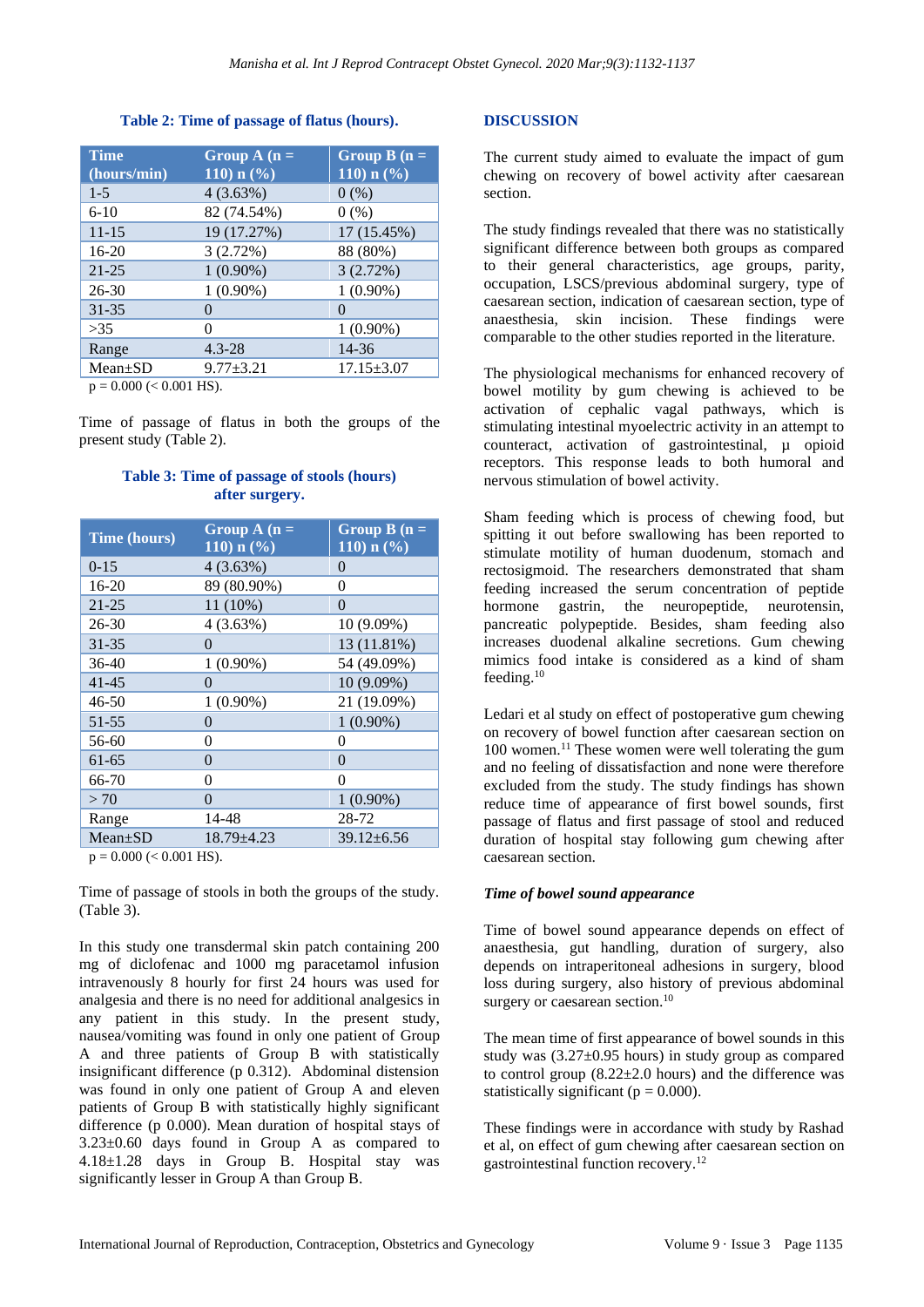## *Time of first passage of flatus*

After surgery, the return of motility is typically first observed in small bowel in less than 24 hours than in the stomach between 24 and 48 hours and finally in the large bowel after more than 48 hours (most often after three days).<sup>10</sup> Return of motility depends on many factors like blood loss (if blood loss is more decreased motility), bowel manipulation during surgery, anesthetic agents like halothane slows gastric motility whereas nitrous oxide has pro motility properties. Also depends on type of surgery like orthopedic and extremities surgery and abdominal surgery (special colorectal surgery) delays bowel motility by causing sympathetic stimulation and also manipulation of intestine in abdominal surgery as compared to caesarean section. $<sup>1</sup>$ </sup>

Return of gut motility after caesarean section depends only factors like emptiness of stomach, adhesions during surgery and blood loss during surgery, duration of surgery and type of anesthesia (spinal or general). Motility will be delayed if full stomach, intraperitoneal adhesions and lengthy surgery or under general anaesthesia.13-16

Time of first passage of flatus in study group varies between  $3.9\pm1.4$  hours in Rashad et al, to  $34.6\pm12.6$ hours in Shang et al.<sup>12,17</sup> In control group, it varies between 7.65±2.42 hours. In study by Mansour et al to  $39.9\pm13.5$  hours in Shang et al, study.<sup>9</sup>

In this study time of first passage of flatus in study group i.e.  $9.77\pm3.21$  hours while  $17.15\pm3.07$  hours in control group and this time was comparable with other studies.

## *Time of first passage of stools*

Gum chewing results in early passage of stools after surgery because it is a type of sham feeding that stimulates motility of human stomach, duodenum and rectosigmoid. It increases serum concentration of peptide hormone gastrin, neuropeptide neurotensin, pancreatic polypeptide. So, it leads to early passage of flatus, early bowel sounds, and shorter length of hospital stay.<sup>10</sup>

Time of first passage of stools after surgery in study group varies between  $10.25 \pm 2.15$  hours in the study by Mansour et al to  $67.4 \pm 19.4$  hours in Shang et al, study while in control group it varies between  $11.58\pm1.96$  hours to  $74.50\pm25.31$  hours in various studies.<sup>9,17</sup> In this study the time of first passage of stool after surgery in study group is  $18.79 \pm 4.23$  hours and  $39.12 \pm 6.56$  hours in control group which is comparable to studies reported in literature.

#### *Abdominal complications*

In studies reported in literature, none of the patients had any side effects of chewing gum. In this study, only two (1.8%) patients in study group had abdominal complications (nausea, vomiting and abdominal distension) as compared to fourteen (12.72%) patients in control group.

## *Hospital stay (days)*

Gum chewing also decreases duration of hospital stay by causing early passage of flatus and stools after surgery by decreasing incidence of postoperative ileus and decreasing the cost of treatment and associated complications like infection, bed sores and venous thromboembolism etc.<sup>4</sup>

In this study, the mean duration of hospital stay was in study group is  $3.25 \pm 0.60$  days while in control group it is  $4.18 \pm 1.28$  days with statistically significant difference (p  $< 0.001$ ). The results were comparable to study done by Jakkaew et al, in which mean duration of hospital stay was 3.03±0.03 days in study group versus 3.24±0.71 days in control group.<sup>18</sup>

In this study the mean duration of hospital stay was less because during surgery use of current department protocol, pfannesteil skin incision, patients with no maternal/neonatal complications, use of absorbable sutures, early bowel sounds, early passage of flatus and early passage of stools after surgery. Early ambulation, less duration of hospital stay leads to early return to work or day to day activities, decreases the overall cost on healthcare system.<sup>4</sup>

## **CONCLUSION**

It can thus be concluded from the present study that sham feeding hastens the return of gut motility after caesarean section as is evident by significantly lesser time required for bowel sound appearance, passage of flatus and stools. This is also true for previous caesarean section cases in whom the return of gut motility is delayed. Also, sham feeding is associated with less nausea/vomiting, abdominal distension and a shorter hospital stay. Hence, gum chewing can be recommended as a routine postoperative measure to hasten gut movement in women who have undergone caesarean section. However, this study included only 220 cases of caesarean section even though the incidence of caesarean deliveries has increased tremendously in the last decade, thus larger studies evaluating sham feeding in caesarean section population are advocated.

*Funding: No funding sources Conflict of interest: None declared Ethical approval: The study was approved by the Institutional Ethics Committee*

## **REFERENCES**

1. Matros E, Rocha F, Zinner M, Wang J, Ashley S, Breen E, et al. Does gum chewing ameliorate postoperative ileus? Results of a prospective,